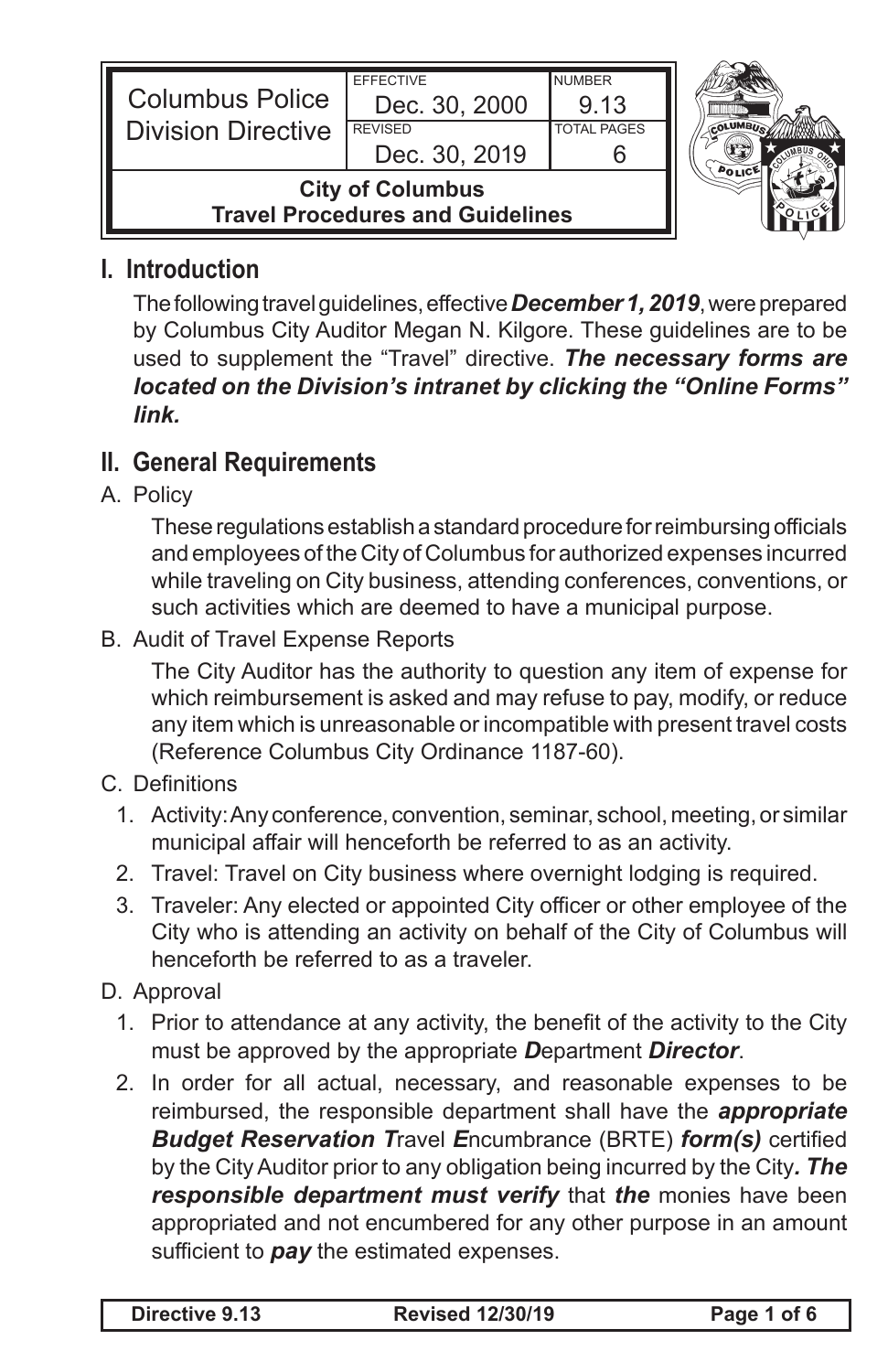3. The *Travel Encumbrance –* BRTE *Form* provides multiple lines for the appropriate vendor numbers for registration fees and airline costs. Use only the appropriate vendor numbers. When registration fees are part of the costs, attach a copy of the registration documents. If registration fees or airline tickets should be paid in advance, so indicate in the explanation section.

Note: *This form* is not intended to be used for local mileage.

- 4. If travel is funded and/or to be reimbursed via grant funding, the City Auditor hereby recognizes and permits the travel, lodging, and per diem amounts as provided by the grant. All grant expenditures require valid receipt for proof of payment.
- E. Reporting

 Upon return from an eligible activity:

- 1. **Within 45 days of return from a trip, each traveler shall individually** *complete and submit the Travel Expenses – Reimbursement Request form with the*propervoucher*sto Fiscal Operations Section personnel*. Each traveler shall claim only his or her own expenses unless otherwise specifically approved by the City Auditor.
- 2. Reimbursable items shall be actual, reasonable, and necessary expenses incurred while attending an eligible activity.
- 3. Receipts should be obtained whenever practicable.
	- a. Receipts are required for such items as lodging, travel, registration fees, and extraordinary expenses that are an integral part of the activity.
	- b. Receipts are not required for meals *or the allowable incidental expenses*.
	- c. Receipts are required for taxifares, bus, other local public transportation, or transportation network companies such as Uber and Lyft only when practicable.
	- d. Upon return from a trip involving City-charged air travel, the traveler should properly voucher reimbursable travel expenses incurred, including applicable normal baggage charges for up to one (1) carry-on item and one (1) piece of checked baggage. A copy of the airline ticket or other evidence of the charge, including baggage fees, should also be attached to the *Travel Expenses – Reimbursement Request form*.
	- e. Frequent flyer miles awarded as a result of flights paid for by the City are to be used only in conjunction with other City-authorized flights and are not for personal use.
- 4. It is expected that every traveler will be as prudent and mature in handling City funds as his or her own.
- **F.** Excluded Items

The City of Columbus will not reimburse the traveler for *entertainment*  expenses or expenses incurred on behalf of any non-City employee for any reason.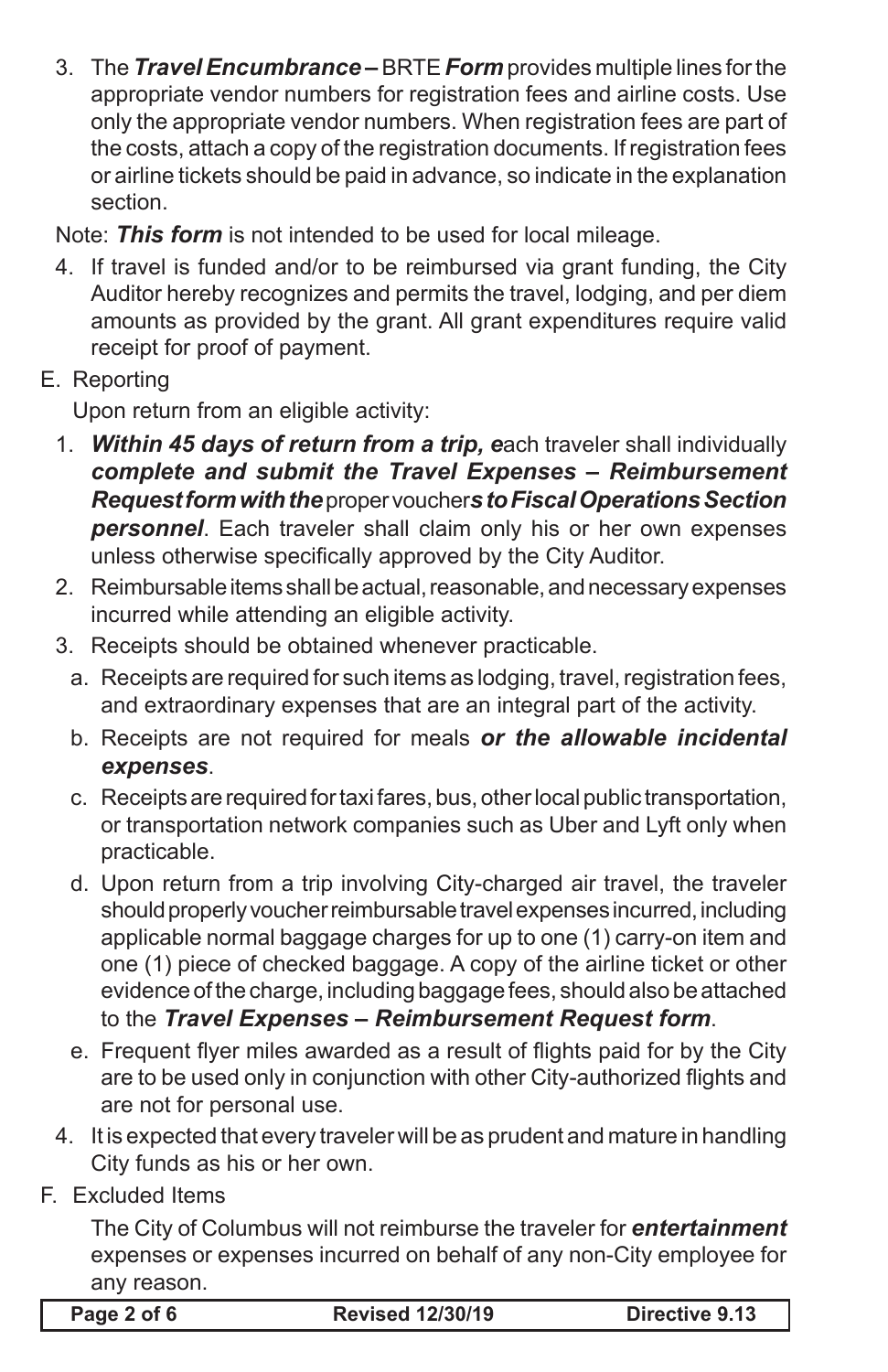## **III. Specifications and Guidelines**

- A. Living Expenses
	- 1. Meals *and Incidentals*
		- *a. Travelers may only receive reimbursement for meals and incidentals in accordance with the rates established by the Government Services Administration (GSA), which are based on lodging location. Refer to the GSA's website (https://www. gsa.gov/travel/plan-book/per-diem-rates/mie-breakdown) to determine the exact rates based on the state and city.*
		- *b. On the days the traveler begins or ends travel, the GSA reimbursement rate for meals is set at 75 percent of the full-day allowance.*
		- c. Meal allowances for areas outside of the continental United States will be *set by the U.S. Department of State and may be obtained on the U.S. Department of State, Office of Allowances website (https://aoprals.state.gov/)*.
		- d. Special meals that exceed the reasonable cost allowance are reimbursable when they are an integral part of the activity, receipted, itemized, and explained on the expense report.
		- e. If a meal(s) is (are) included as part of the registration fee from the activity being attended, the normal allowance for that meal will not be reimbursed.
		- f. There will be no meal allowances for "same day travel "-that is, when a traveler leaves home and returns home on the same day.
	- 2. Lodging
		- a. Reimbursement for lodging will be made only if *submitted with an itemized receipt that clearly reflects the room description and rate, taxes, and all other charges. The* receipts must accompany the travel expense report.
		- b. No allowance for lodging expenses may be claimed:
			- (1) Within Franklin County
			- (2) Within the county of residence from which the employee commutes to his or her headquarters
			- (3) Within fifty miles of the employee's residence *or regular work location*
		- c. **The reasonable, actual single-room rate only is reimbursable.**
		- *d. If a traveler chooses to use lodging other than a single hotel room, such as an airbnb or another short-term rental, the total cost of both options must be submitted on the Travel Cost Comparison Worksheet, and the traveler will be reimbursed the lower amount.*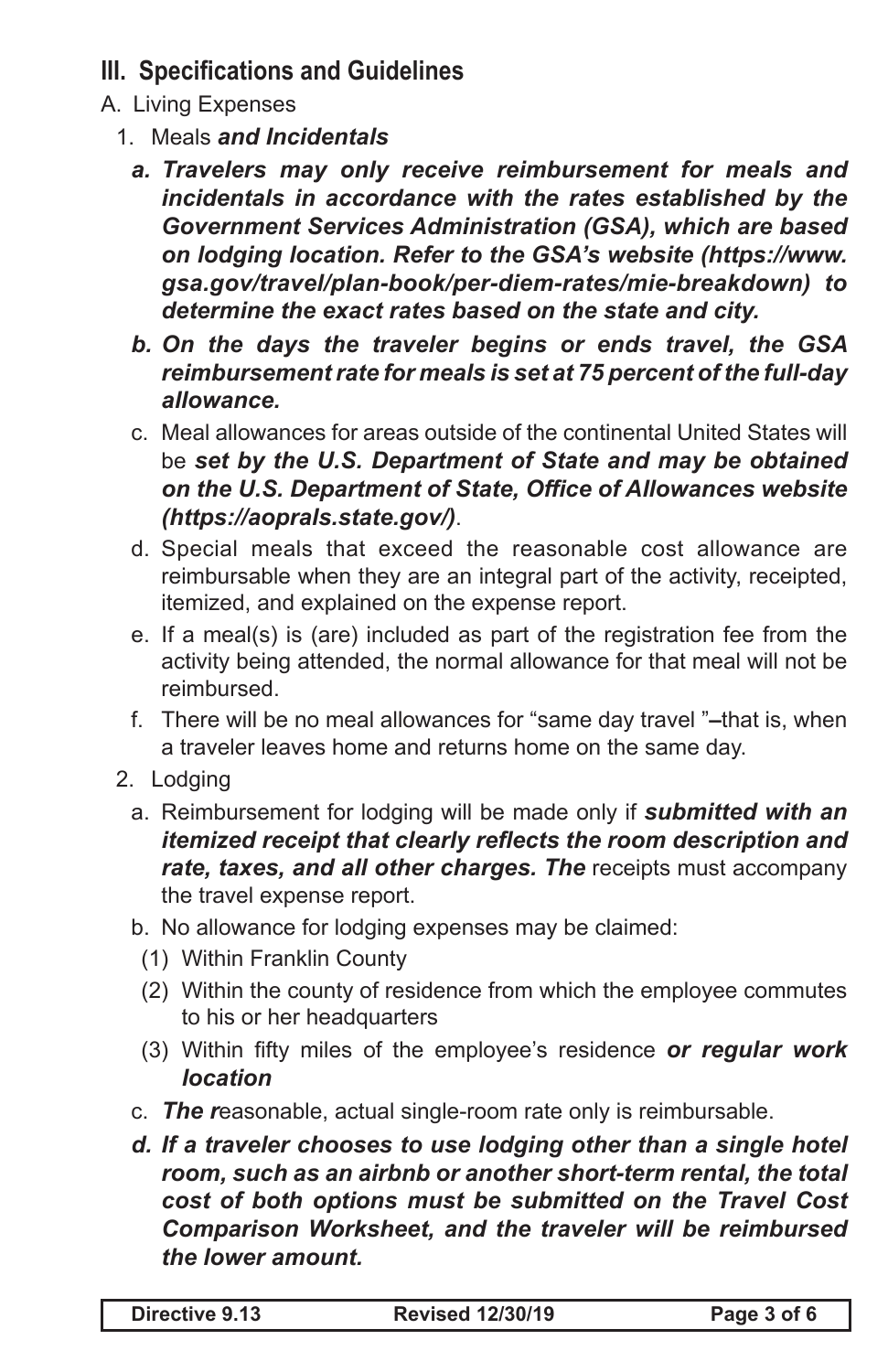#### 3. *Miscellaneous* Expenses

- a. Expenses incurred for laundry and dry cleaning may be reimbursed if the employee is in continuous travel status in excess of five days without returning home during that time. These items must be receipted and itemized.
- b. *Expenses incurred for baggage, internet connections, faxes, copies, express mail services, or telephone calls on official City business and for rental of equipment or temporary office facilities for meetings necessary for the conduct of official City business may be reimbursed. These items must be receipted and itemized.*
- B. Travel
	- 1. Personal Automobile Usage
		- a. Columbus City Ordinance 1739-94 provides that travelers may be reimbursed at a rate equal to the Internal Revenue Service's allowable rate for business mileage for use of privately owned vehicles for transportation on any City business in or out of the City of Columbus.
		- *b.* Use of private vehicles will be authorized when it is *within 300 miles of the City of Columbus,* the lowest available travel fare, or for the convenience of the City.
		- *c. If approved to u*se a private vehicle for convenience of the traveler,*the City shall limit* reimburs*ement to the lower of either the* amount *of the lowest* coach *airline* fare, *fee for one piece of checked baggage, airport parking, and local ground transportation at the destination;* or actual mileage traveled *multiplied by the current mileage rate*.
			- *(1)* When reimbursement for mileage in lieu of air fare is claimed, no allowance will be paid for lodging, meals, or other expenses en route that would not have been incurred if commercial transportation had been used.
			- *(2)* Road and bridge tolls are reimbursable so long as the sum of such tolls and the mileage reimbursement do not exceed the coach airfare*, baggage, airport parking, and local transportation* allowance. If *the* destination is not served by air, fare to the nearest terminal will be allowed and mileage will be allowed for round trip from that terminal city to destination.
		- d. Reimbursement will be based upon AAA mileage charts. Excess mileage claimed for reimbursement must be substantiated as necessary and reasonable on the *Travel Expenses – Reimbursement Request form*.
		- *e.* Mileage is payable to only one of two or more employees traveling on the same trip and in the same vehicle.

| Page 4 of 6 |  |  |  |  |
|-------------|--|--|--|--|
|-------------|--|--|--|--|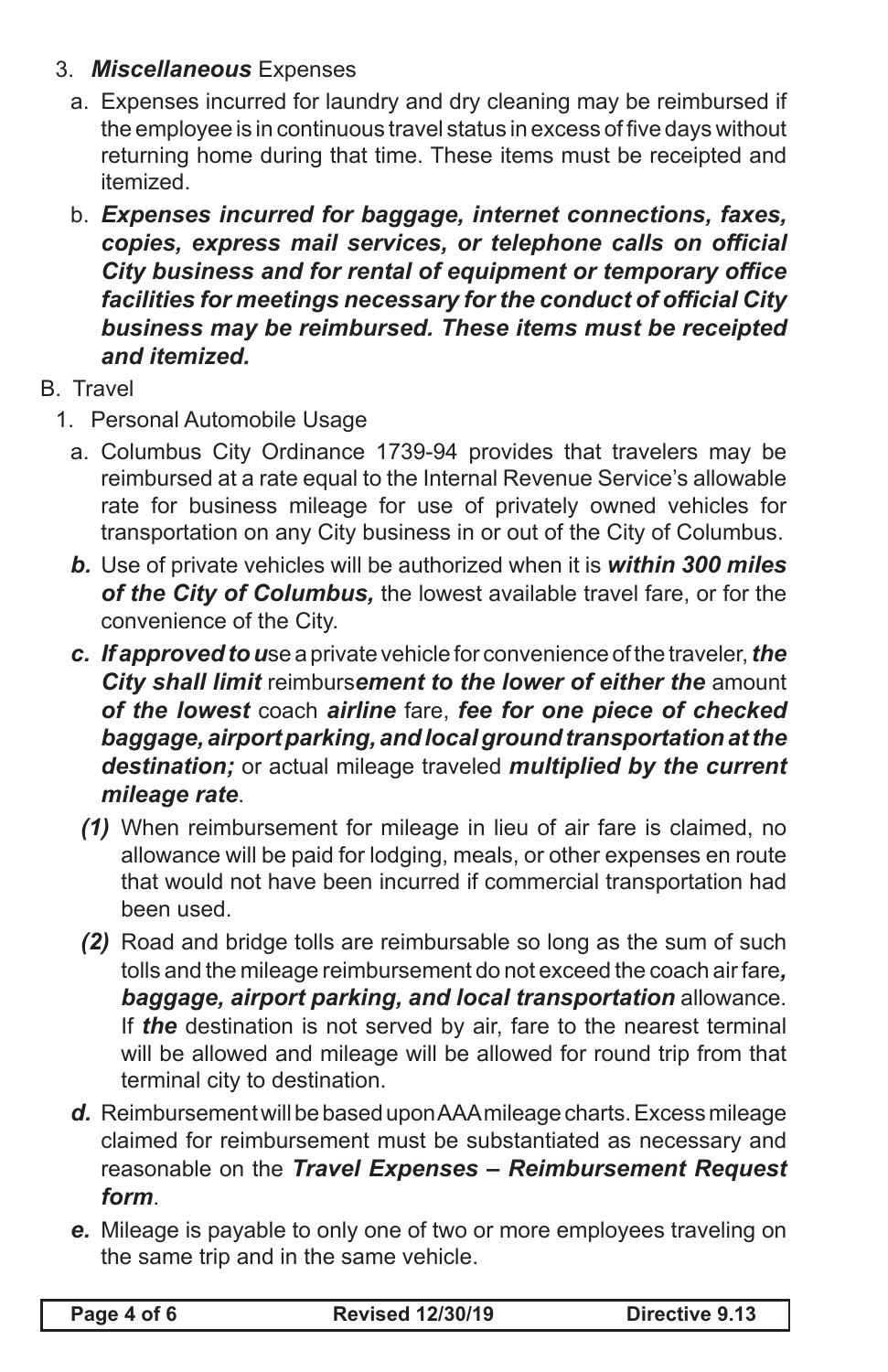- **f.** No insurance is carried by the City on privately owned vehicles driven for City business. Each traveler must carry coverage for his or her own personal protection.
- g. Costs resulting from illegal parking, traffic violations, and driver negligence are not reimbursable.
- 2. City-Owned Vehicle Usage
	- a. When emergency service or repair is necessary on out-of-town trips in connection with a City-owned vehicle, and it is not available through normal departmental procedure, any expense claimed must be itemized, explained, and receipted. The City equipment number (or brass tag) should appear on any receipt.
	- b. No insurance is carried by the City on City-owned vehicles. Each traveler must carry coverage for his or her own personal protection.
- 3. Automobile Rental

 Automobile rental is not at the discretion of the traveler and must be a necessary and cost effective mode of transportation for the benefit of the City. Reimbursement for such rentals will be dependent on adequate explanation clearly demonstrating the benefit to the City. This explanation should be with the *Travel Encumbrance –* BRTE *Form* and should include all expenses related to rental.

- 4. Common Carrier
	- a. The lowest *logical* rate *for a seat, one carry-on bag, and one checked bag* is reimbursable.

#### *Note: The City is encouraging employees to use non-stop flights when practicable, as it provides an economic benefit to the City.*

- b. The traveler is personally liable for any charges assessed for unused travel reservations which are not released within the time limits specified by the carriers, unless such non-use resulted from the *D*epartment *Director*'s *instructions*. Exceptions to this policy due to *the* traveler's illness or other emergency shall be considered on a case-by-case basis.
- c. The traveler may purchase an airline ticket after encumbering such funds. When an airline ticket is purchased, it shall be encumbered on the *Travel Encumbrance –* BRTE *Form* along with the traveler's other expenses (using the appropriate vendor number).
- d. Payment for airfare shall be vouchered immediately upon evidence of payment to the carrier. Any funds refunded representing unused travel charges must be returned to the City.
- Note: For payment *of* airfare or vouchered airfare, reference the "Travel" directive.
- 5. Other Transportation Expense*s*
	- a. Items claimed must be listed individually and accompanied by receipts when practicable.